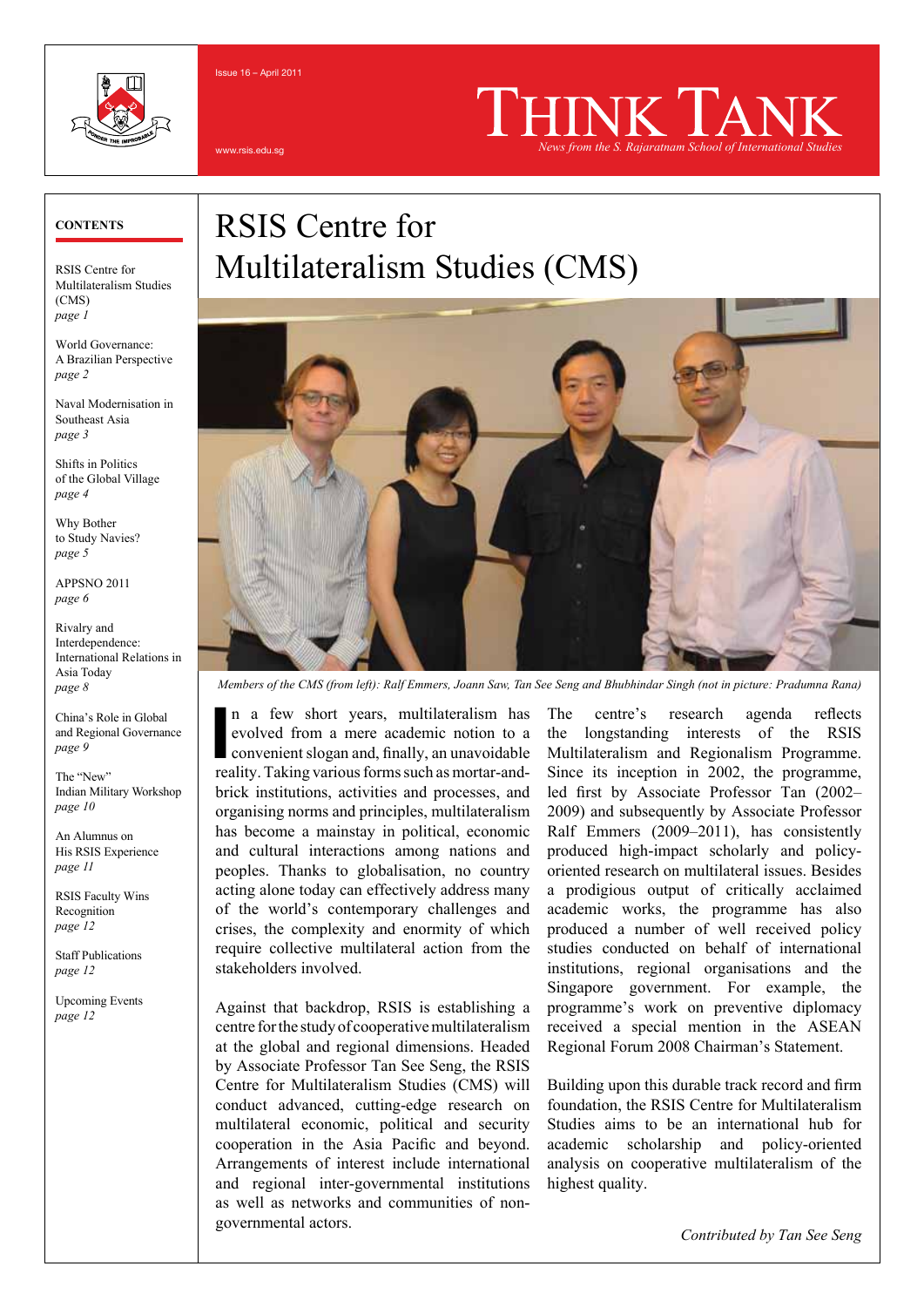### World Governance: A Brazilian Perspective



n 17 February 2011, Ambassador Celso Amorim, former Brazilian Minister of External Relations, delivered the RSIS Distinguished Public Lecture former Brazilian Minister of External Relations, at the Shangri-La Hotel. Ambassador Amorim spoke on "World Governance in the Second Decade of the 21st Century". Introducing the speaker, Dean Barry Desker noted that the first decade of the twenty-first century had been a tumultuous one, with many implications for global governance. He then invited Ambassador Amorim to share some insights from his time as Brazil's foreign minister.

Ambassador Amorim began by observing that the world was moving beyond the post-9/11 era, which had been dominated by the War on Terror, and suggested that Brazil would be playing an increasing role in world governance in the new decade. Brazil has achieved many foreign policy successes thus far, due in part to internal developments such as the consolidation of democracy, the tackling of inflation and the reduction of inequality. Ambassador Amorim also emphasised that Brazil's foreign policy was based on the principles of respect for sovereignty and non-intervention, but added that Brazil interpreted these principles in a more assertive way, balancing non-intervention with an attitude of non-indifference.

Brazil has been very active in building institutions, creating new fora linking Africa with South America and strengthening regional ones such as the Union of South American Nations. These efforts have helped to change the tectonic plates of international economy and geopolitics. The shift in world governance has been underscored by the rise of the G-20, and its rejection of protectionism at the WTO talks during the financial crisis. The reforms of the IMF and the World Bank are also taking place, with the transfer of veto rights to emerging world powers, albeit at a very slow pace.

**The RSIS Maritime Security Programme convened**<br>
a conference on 26–27 January 2011 to explore the<br>
causes and consequences of naval modernisation in a conference on 26–27 January 2011 to explore the Southeast Asia. The conference brought together experts and practitioners from across the region, including serving naval officers, industry representatives and academia. The speakers identified the drivers and enablers of naval enhancements underway in Southeast Asia. Key discussion points included whether a naval arms race, or arms dynamic, was taking place, and whether the build-up of naval and maritime power was enhancing or undermining regional security. **IDEN** RSIS Maritime Security Programme convened in the second session, including RSIS' Richard Bitzinger and Dr. Ian Storey of ISEAS, profiled naval modernisation in Northeast Asia and the Indian Ocean, setting Southeast Asia's naval environment in a strategic and comparative context. Other presentations gave fresh insight on the interactive nature of the naval acquisitions process, including perspectives from the defence industry. Speakers from across the region provided national perspectives on naval modernisation from various Southeast Asian countries. The conference focus then shifted to particular capabilities. Commodore Jack McCaffrie asked

Ambassador Amorim concluded by declaring that the big question on world governance today was how willing the Europeans and Americans were to reform global institutions and to give other countries greater representation. He called for the reform of the UN Security Council, declaring that he had never seen such non-transparent diplomacy as that over the Iran nuclear issue. While he acknowledged that reform would be difficult, he suggested that one way of overcoming this could be to create more informal tracks for negotiation. Ideally, the world would reform financial and trade institutions but countries such as the G4 alliance of UN Security Council aspirants could establish more informal institutions between themselves in the meantime.

*Dean Desker (left) with Ambassador Celso Amorim*

*Contributed by Brian Chang*

Dean Barry Desker opened the proceedings by commenting that Southeast Asia had made great strides in modernising its defence over the last decade. He observed that many countries saw themselves as stakeholders in good order at sea and navies had a shared responsibility to maintain the

safety and security of sea lines of communication as well as ensuring freedom of navigation. He concluded his opening address by asking what the challenges to developing a framework for maritime cooperation and to confidence building in the region were. Professor Geoffrey Till led the first session, highlighting the importance of studying navies, both as a window on nations and as a shaper of the strategic environment. The speakers In the final session, Dr. Sam Bateman of RSIS turned to the changing role of regional coast guards, as they assumed a more prominent role in supporting foreign policy. The question of whether an arms race was developing in the region was also debated. RSIS' Dr. Bernard Loo concluded that there was limited evidence for this in Southeast Asia, despite consistent increases in defence spending and maritime acquisitions. Naval cooperation would remain a key imperative of regional security, as the spectrum of maritime problems faced required multinational solutions.

whether submarines were a "special case" within naval modernisation while Bob Nugent of AMI forecasted Southeast Asian surface-ship investments over the next 20 years.

*Dr Euan Graham (right) participating in the discussion*



*Contributed by Euan Graham*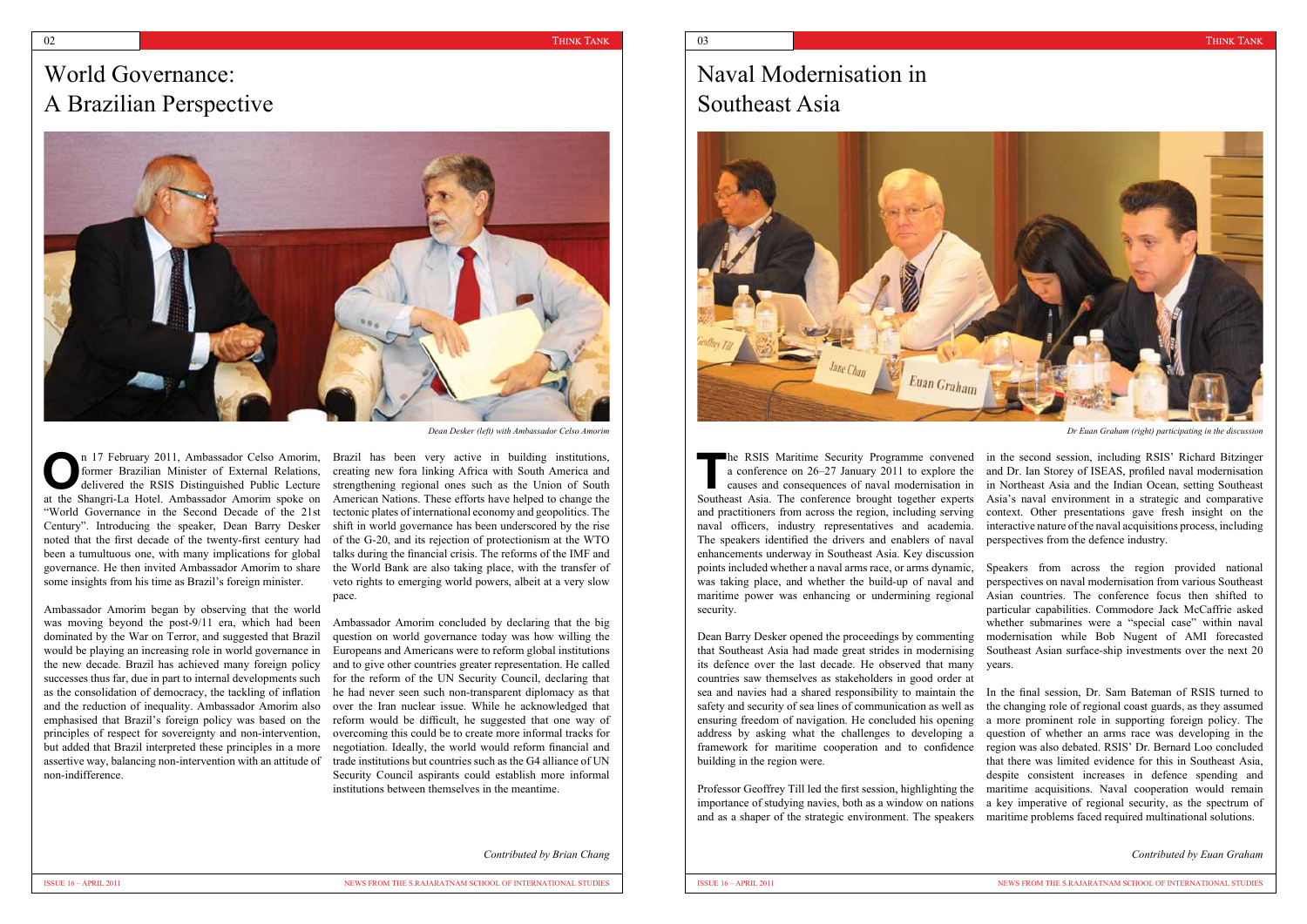#### $04$  and the contract of the contract of the contract of the contract of the contract of the contract of the contract of the contract of the contract of the contract of the contract of the contract of the contract of the

### Shifts in Politics of the Global Village



The first was the shift in power from organisations to individuals, a "civilian surge" that distinguished the current wave of globalisation from previous waves at the beginning of the 20th century that were limited to governments and businesses.

The second big change was the shift in power from West to East, symbolised by the rise of China and other strong economies in the East, including Singapore. He said international institutions like the UN, World Bank and IMF needed to reform their governance structures to recognise the growing weight of the East if they were to keep pace The challenge was to recognise that there was a diversity with the changes.

he world has become a global village in Miliband said. Resource scarcity was historically a source of conflict, and this would affect the other two shifts.

> shape events on both land and sea. Sea power encompassed the geo-economic dimensions of human activity to a much

**Professor Geoffrey Till, Visiting Professor at RSIS'**<br>
on 28 January 2011 about why studying navies<br>
on 28 January 2011 about why studying navies Maritime Security Programme spoke at a colloquium continued to be important. His talk explained how navies were important in discerning as well as defining the strategic environments in which they operated. To illustrate the point, he discussed the centrality of sea power, the impact of sea power on the decline of American confidence since the Cold War, and the coming historic transition of the dominance of strategic sea power from the United States to China. Professor Till explained that sea power's influence extended far beyond the seas in which navies operate and was able to such as these negated the main strategic advantage of a maritime power. A historic transition of strategic sea-based power from the United States to China was beginning, asserted Professor Till, which would have profound consequences for the general international order for the remainder of the twentyfirst century. With the United States currently distracted, China had an advantage in the key balance of commitments on the one hand and resources on the other. It was unlikely that the United States would lose its advantage anytime soon due to its inestimable advantage of experience in round-theclock operations around the world for the last hundred years.

The third change was the return of scarcity after a century of relative plenty. The global commons needed more tending, and ungoverned spaces existed where the pursuit of some national interests had ill-served the global interest, Mr rules of governing the global village were needed urgently.

which three significant shifts will have profound effects on the future of political **16** In the world has become a global village in which three significant shifts will have profound effects on the future of political decision-making", so said former UK Foreign Secretary David Milliband, MP, when he spoke at a Roundtable with RSIS members and associated experts and dignitaries at a downtown hotel on 14 March 2011. Miliband, who was on a visit to Singapore as an eminent guest of MFA, described these shifts as follows. **"**

These three shifts, Mr Miliband argued, required a change to international relations. This was especially important when the decisions of one country might have effects on another, when people were forming a sense of "global consciousness" and rapid changes required increasingly faster reactions in order to deal with such problems.

He suggested that the absolutism of sovereignty be qualified and "responsible sovereignty" needed to be brought into international institutions. For example, the Responsibility to Protect principle was particularly important, because norms were increasingly shared. While Responsibility to Protect in international consensus set the bar low, only intervening in the most serious crimes against humanity, the idea behind it was that governments must adhere to certain norms. Europe had recognised that norms were shared, and this had been one example of responsible sovereignty in action.

greater extent than land or air power. This made maritime strategy a potentially much broader, more flexible and thus more effective instrument of national power than either land or air power. Professor Till described how the importance of the sea and sea power could be seen in the current declinist angst of the United States since the end of the Cold War. America's declining sea-based trade, shipbuilding and ship operations had had a direct effect on its loss of economic dominance, threatening the entire structure of the United States' superiority. The United States had also chosen to fight two wars in Iraq and Afghanistan, wherein its most cost-effective force, its navy, played a secondary role. Land-based wars Professor Till observed that the United States had grown accustomed to its maritime supremacy in the western Pacific, which guaranteed its strategic interests in the Asia Pacific region. However, China felt a sense of entitlement to its local seas and believed its maritime borders needed to be defended. Neither side wanted to see tensions rise to open conflict and their growing economic interdependence made a serious dispute undesirable. This could lead, through their competing tensions, to a process of strategic convergence of interests that resulted in a form of maritime cooperation. Currently, however, it was unlikely that the transition would be tension-free, due partly to the level of recent tense strategic competition. This would make a transition, if it happened, intensely difficult.

in ways of living, but there was also interest in the global common. Mr Miliband concluded that the interdependence created by the three changes – the shift in power from organisations to individuals, the shift in power from West to East, and the reality of resource scarcity – meant that new

*Rt Hon David Miliband Professor Geoffrey Till*

*Contributed by Joel Ng*

# Why Bother to Study Navies?



*Contributed by Brian McCartan*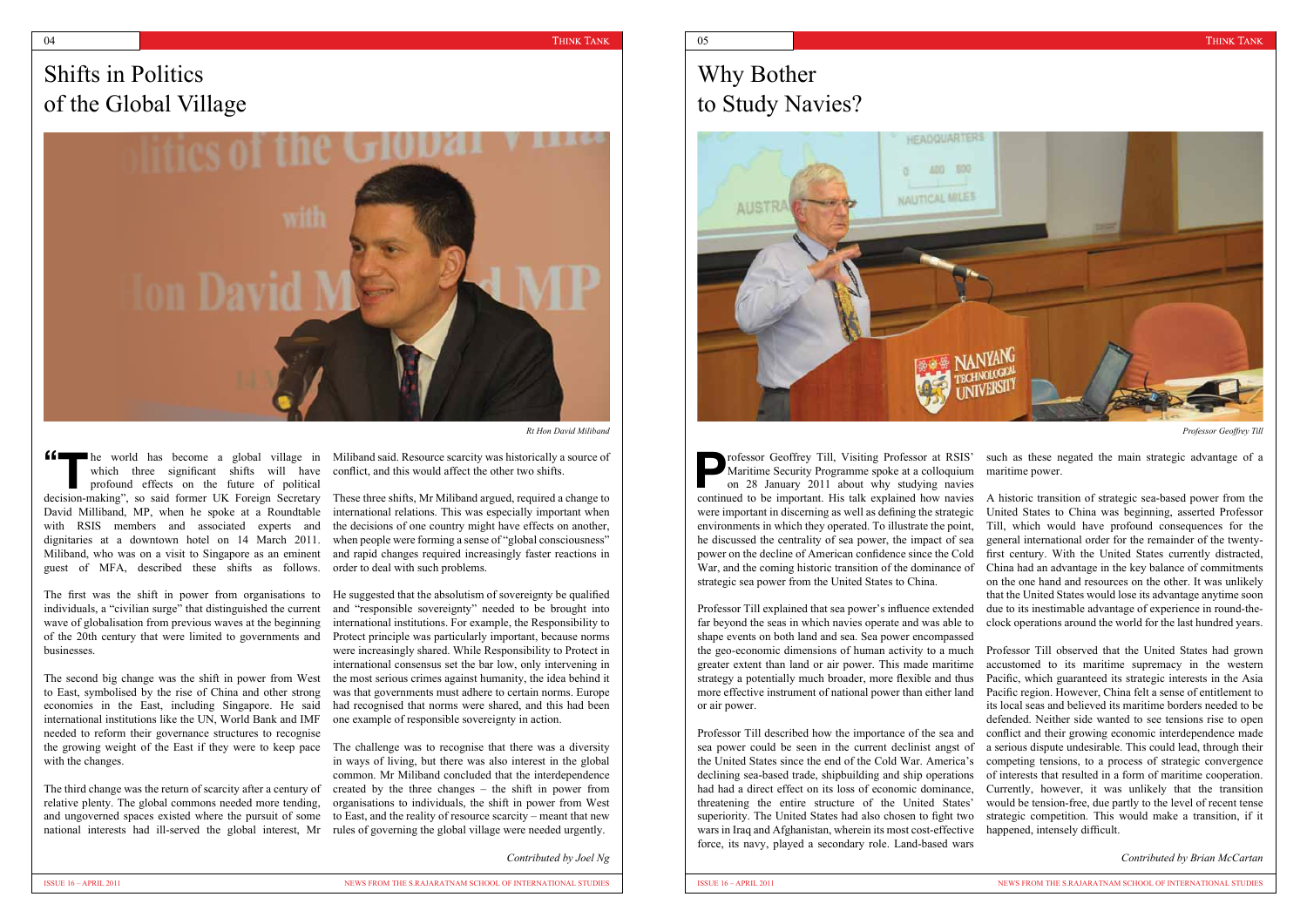Mr Wong, who is also Coordinating Minister for National Security, made this point when he opened the Fifth Asia Pacific Programme for Senior National Security Officers (APPSNO) at the Sentosa Resort and Spa on 11 April 2011.

He underscored the importance of delving into the essence of a 'Resilient DNA' , pointing to the Japanese people's extraordinary display of 'gaman' - enduring the unbearable with patience and dignity - in the wake of the recent devastating earthquake and tsunami.

Jointly organised by the Centre of Excellence for National Security (CENS) of RSIS and the National Security Coordinating Secretariat (NSCS), Prime Minister's Office, the theme of the five-day Programme was "Exploring Crisis Resilience". The Programme brought together 60

across the Asia Pacific and beyond to share expertise and exchange perspectives as well as develop stronger networks for national security management.

in national security and discussed crisis resilience in the face of transnational terrorist threats, leadership and decisionmaking in a crisis and the role of hindsight and foresight in developing resilience. The distinguished panel of speakers included Gerd Gigerenzen, Director at the Max Planck Institute for Human Development in Berlin. He shared his insight on the role of intuition in decision-making in a crisis. Ambassador Barry Desker, Dean of RSIS, summed up the essence of the discussion of the complexities of managing national security when he said: "It is important to prepare and train the community before something occurs... To be better prepared we have to consider questions like how we can better detect future threats and challenges, whether resilience during a crisis is found in the quality of the personnel or in institutional processes, and whether it is possible to avoid making bad decisions in a crisis."

*Contributed by Yolanda Chin*

| $T11$ DIVO $2011$<br>Strengthening Crisis Resilience:<br><b>Enhancing National Security</b>    |  |               |
|------------------------------------------------------------------------------------------------|--|---------------|
| CENTRE OF EXCELLENCE FOR NATIONAL SECURITY<br>S. RAJARATNAM SCHOOL<br>OF INTERNATIONAL STUDIES |  | Organises APP |
|                                                                                                |  |               |

**G**iven the unexpected and complex nature of current security threats, societies face a key challenge, said Deputy Prime Minister Wong Kan Seng. That security threats, societies face a key challenge, is to strengthen societal resilience so that citizens will "instinctively pull together and help each other survive and recover from a crisis" and emerge even stronger than before. Participants learned about the trends and global best practices provide the unexpected and complex nature of current practitioners and academic researchers from 14 countries

#### **Speakers:**

- Kok Ping Soon, Director of National Security Coordination Centre, Singapore
- Edwin Bakker, Head of Clingendael's Security and Conflict Programme, Netherlands
- Mohamed Feisal Bin Mohamed Hassan, Senior Analyst at RSIS' International Centre for Political Violence and Terrorism Research
- Gerd Gigerenzer, Director of the Centre for Adaptive Behavior and Cognition, Max Plank Institute for Human Development, Berlin
- Scott Graham, Disaster Services Director (Northeast Area) for the American Red Cross, Greater New York
- Hassan Ahmad, Chief Executive of Mercy Relief
- Aaron Maniam, Head, Centre for Strategic Futures, Singapore

 $ADDKNO 2011$ 



- Jeanette Kwek, Senior Strategist, Centre for Strategic Futures, Singapore
- Marc Gerstein of Marc Gerstein Associates Ltd
- Zachary Shore, Associate Professor of National Security Affairs at the Naval Postgraduate School
- Chris Arculeo, Fire and Rescue Service Advisor at the Office of the Chief Fire and Rescue Advisor, UK
- Stanley Osserman of the Strategic Planning and Policy Directorate, United States Pacific Command
- Majeed Khader, Director, Behavioural Sciences Unit, Home team Academy, Singapore
- Jansen Ang, Deputy Director, Behavioural Sciences Unit, Home Team Academy, Singapore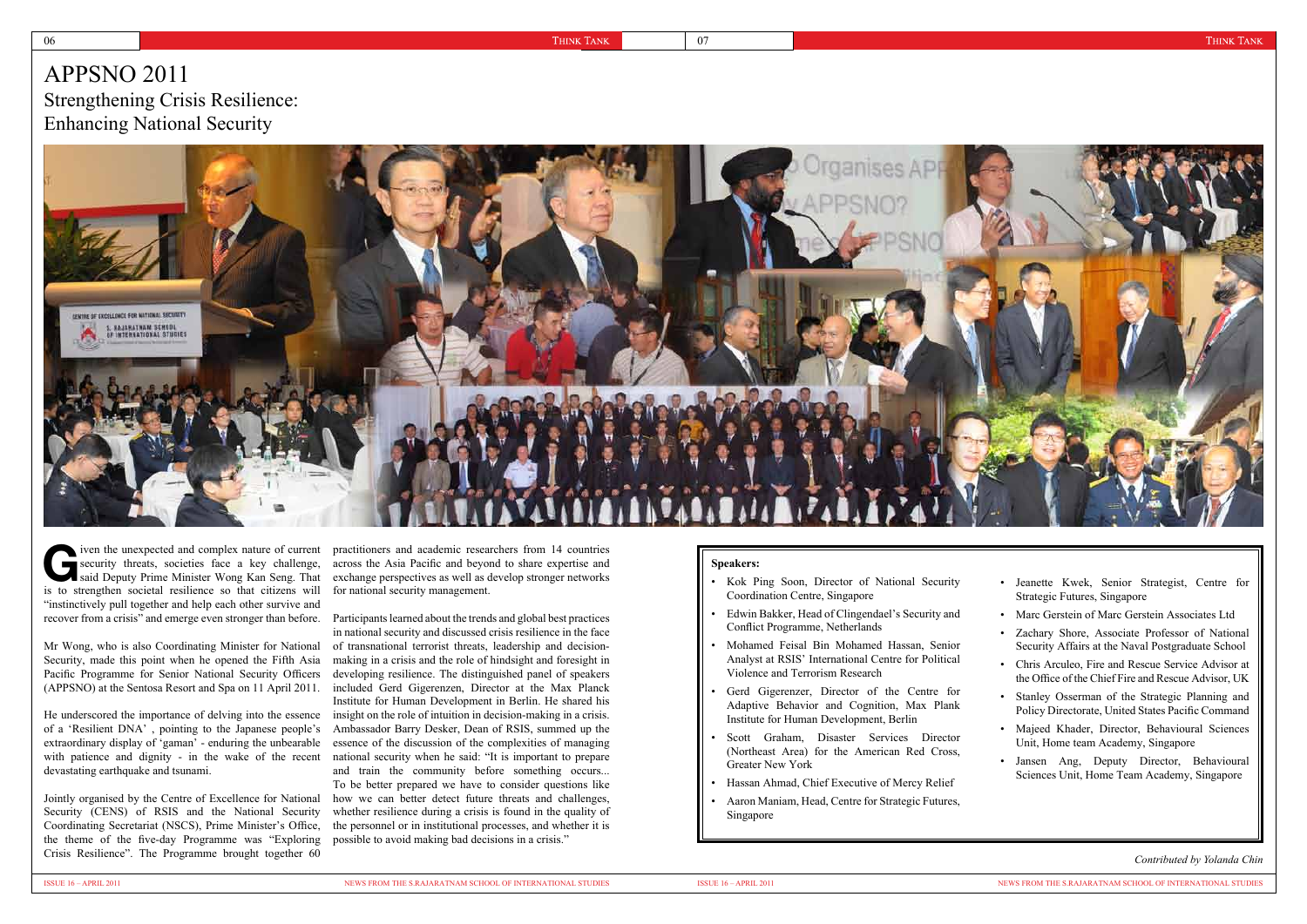### Rivalry and Interdependence: International Relations in Asia Today

n 18 March 2011, Professor David Shambaugh spoke<br>
at a lecture as part of the RSIS Distinguished Public<br>
Lecture Series, entitled "International Relations in at a lecture as part of the RSIS Distinguished Public Asia Today: New Patterns and Consequences". The Ngee On the other hand, at the society-to-society level, numerous Ann Kongsi Professor in International Relations at RSIS observed that international relations in Asia had changed significantly at two principal levels over the years: at the state-to-state level and at the society-to-society level. The latter, in particular, had grown much in Asia over the past 10 to 15 years and acted as buffer from potential interstate rivalry and conflict.

Professor Shambaugh began by highlighting several continuities and changes that marked the dynamics of international relations in Asia. It is a region marked by sustained tension and security dilemma, as well as increased economic interdependence, a proliferation of multilateral institutions and a growing menu of non-traditional security issues. The region is also undergoing re-balancing of majorpower relations.

Moving on to his analysis on the dynamics of international relations in Asia, Professor Shambaugh argued that at the state-to-state level, interstate relations in Asia had been volatile and potentially dangerous. This could be reflected in the dynamics of major power relations in Asia today, particularly between the United States and China. There is a in Asia. However, Asian countries must realise that today's lack of strategic trust between the two countries in addition to competition for influence and allies. Nevertheless, both countries still regard each other as a peer competitor instead of a rival, enemy or adversary. In this sense, Professor

Shambaugh argued that the competitive dynamics between the two countries had not really hardened.

linkages between the people and parts of the society have produced connectivity within the region. Intra-regional trade and direct investment have increased relative to the extraregional sector; free-trade agreements and preferential trade agreements have mushroomed; and non-traditional security (NTS) issues have become increasingly important. In other words, security in Asia is becoming increasingly sub-state and inter-regional. This is a positive development for Asia because interaction creates interdependence and can serve to buffer strategic rivalry at the state level by bringing stability and mitigating suspicion.

The China Programme at RSIS organised a conference<br>on "China's Role in Global and Regional Governance"<br>on 10–11 March 2011. The conference was held in the on "China's Role in Global and Regional Governance" on 10–11 March 2011. The conference was held in the context of increasing Chinese strategic and unprecedented activism in multilateral diplomacy, as China has become one of the most prominent beneficiaries of the integrative process of globalisation and the international system. The idea of global governance has gained prominence in discussions among policymakers and the academic community especially following the two previous financial crises. The conference was a comprehensive study to examine China's role in global and regional governance, which refers to the interaction of transnational actors in order to solve problems affecting more than one state actor within the region. governance. The conference aimed to comprehensively study and assess if Chinese decision makers had developed any coherent strategic approach to global and regional governance to be shared with the wider international community. An accurate understanding of China's position on global governance issues will help to answer the intrinsic question of China's strategic thinking, whether China is emerging as a revisionist or a status quo power. A total of 19 prominent scholars and experts from the Asia Pacific countries presented at the conference, which was also attended by dozens of local scholars, diplomats based in Singapore, government officials and business leaders. The conference consisted of seven sessions, which tackled issues

Professor Shambaugh concluded that while the two levels of analysis were complementary, governments ought to pay more attention to the society level in the future. Looking into the future, Professor Shambaugh remained cautiously optimistic, as there were challenges to be addressed. The first is the proper management of U.S.-China relations. The key challenge would be to prevent the relations from hardening and becoming adversarial in nature. The second is the nature of multilateral cooperation in Asia. Sovereignty and the nation-state are two concepts still deeply cherished global challenges have become increasingly transnational. Therefore, while there will not be an Asian version of NATO or the European Union, Asian countries must find a way to institutionalise their cooperation in the future.



*Dean Desker (right) presenting a token of appreciation to Professor Shambaugh*

*Contributed by Meta Silvyani Suwandi*

### China's Role in Global and Regional Governance



The conference is timely for two reasons. First, it sought to understand what had been the main motivational factors for its activism in multilateral diplomacy. At the international level, China's interaction with the outside world continues to intensify at a phenomenal pace. This is unique in contrast to empirical development, considering its passivism in multilateral efforts up until the early 1990s. Beijing today demonstrates more willingness and capabilities to shape the discourse and agenda on many transnational issues, including global regimes on climate change, reform of the world financial system and global trade arrangements. At the regional level, China is also active in dealing with transnational challenges in East Asia, and ASEAN-led institutions and fora.

Secondly, the conference is timely because of a lack of understanding of China's position in global and regional In general, participants acknowledged the notable increase in China's influence in global and regional governance and agreed that the conference was timely and crucial for better understanding about a rising power. Dr. Li Mingjiang, the Coordinator of the China Programme at RSIS and organiser of the conference, will produce a conference report as well as an edited volume, which will be shared with policymakers and scholars.

like China's vision and strategy for global and regional governance; China's changing role in global economic and financial institutions; China's role in non-traditional security issues, including global energy and environmental concerns; China's role in the global development programme; global security issues; regional maritime security issues; and China's role in Asian regional governance issues, with a particular focus on the efforts of building formal multilateral institutions.

*Contributed by Lee Dongmin*

*Dr. Li Mingjiang, Coordinator of the China Programme at RSIS*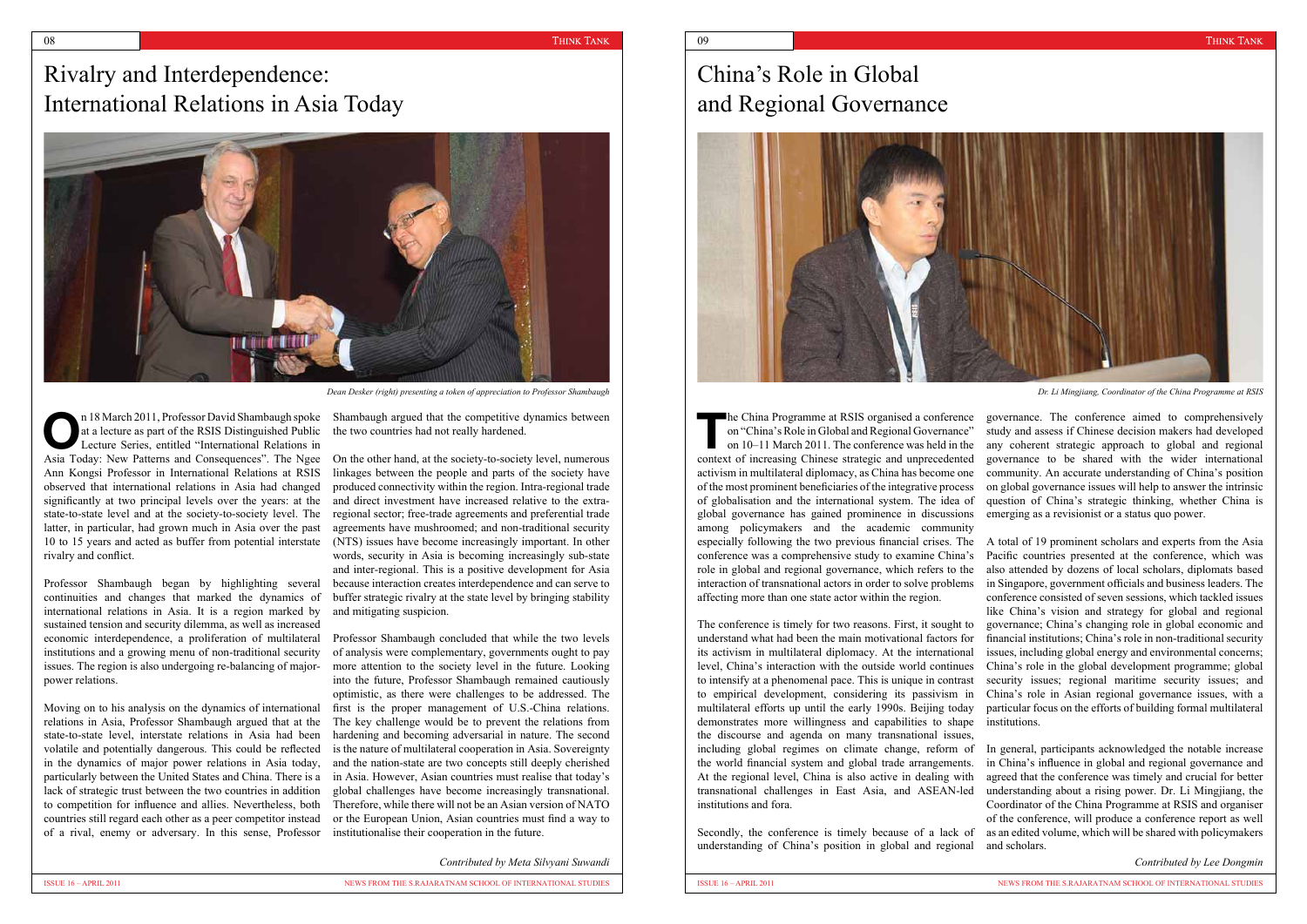### The "New" Indian Military Workshop



**The South Asia Programme at RSIS brought together**<br>
a range of military and civilian experts to present<br>
their papers on the various aspects of India's<br>
military medianization process in a weakshap in Singerpape a range of military and civilian experts to present military modernisation process in a workshop in Singapore on 24–25 February 2011. The end of the Cold War had marked a turning point in India's strategic history, as New Delhi began to shift its strategic worldview from that of a relatively weak player with a defensive worldview to that of a more confident emerging power. While much has been written about India's emergence as a potential power on the world stage and the country's expanding strategic horizons, along with its strengths and challenges, there has been relatively little detailed investigation into its military forces and the ways in which they have responded to the changing geostrategic environment. The aim of this workshop was to address this lacuna in the existing literature on India's rise while understanding the policy implications of India's emergence as a military power in Asia.

The workshop sought to understand how the Indian state was moulding the country's military to meet the demands of an entirely new strategic setting. India's evolving military doctrine, defence acquisitions, military posture and the various organisations managing the country's defence policy were analysed. The nature of strategic thinking and planning on military issues in India and their impact on the country's military effectiveness were also discussed. Finally, the workshop addressed India's defence cooperation with other states in an increasingly complex and interdependent world.

The workshop consisted of five sessions. The first two sessions focused on the military modernisation efforts of the Indian army, navy, air force and nuclear forces. The third panel discussed India's growing defence industrial base and the role of defence offsets in India's defence industrialisation policy. India's defence relations with Russia and the United States, and the geopolitical implications of these relationships were examined in the fourth session. The final panel considered the implications of the state of civil-military relations in India on the country's defence policy, including its modernisation efforts. The role of India's paramilitary forces in meeting the country's internal security challenges was also analysed in the final session. The most prominent theme that emerged from this workshop was that the main challenges facing India's military modernisation efforts had to be addressed at the highest political level in New Delhi. The South Asia Programme will publish an edited volume through a commercial publisher based on the proceedings and discussions at this workshop.

**Formany**, doing his M.Sc. in<br>
Strategic Studies at RSIS has been an unforgettable<br>
and life-changing experience. Having completed<br>
the measures in 2010. In her case on to take we can Strategic Studies at RSIS has been an unforgettable the programme in 2010, Jan has gone on to take up an appointment as Chief of Staff in the Office of Mrs. Elke Hoff, assisting her in her duties as a Member of Parliament, a Member and Co-Chair of the Armed Services Committee, as well as Spokesperson on Security Issues for the Liberal Democratic Party. **The Figure 3** or Jan Eichstedt of Germany, doing his M.Sc. in ATALANTA. He recalled fondly, "I owe my understanding about legal issues in regard to anti-piracy missions to Professor Sam Bateman, who made sure that we went to bed with a copy of the United Nations Convention on the Law of the Sea and woke up with it under our pillows." Jan also advised his juniors to attend as many of the workshops and seminars as possible, which had broadened his mind and stimulated him intellectually, preparing him for his job.

*The Workshop in Session*

*Contributed by Manjeet Singh Pardesi*

Jan said that he went to school with fellow students from many countries, cultures and ethnicities, each unique in their own respect. This experience was most rewarding for him because it also offered the opportunity to reflect on Europe and Germany from afar.

On the course, Jan exclaimed that he had enjoyed all the courses and was thankful to all his teachers. He also credited the course with helping him at work, citing the example of the issue of piracy with reference to the European Naval Mission

The former captain in the German army had wanted to "see a part of the world he had never seen", and to "earn a degree from a school with a great reputation that would set (him) apart from the rest of the competition". These led him to RSIS, a move that the 33-years-old credits as a crucial factor in helping secure his current role in helping to shape German national security policy. Recounting his intercultural experience in the heart of Asia, In closing, the alumnus believed that he had spent his time well in Singapore, which he described as efficient, clean, safe and friendly. Celebrating local festivities with his neighbours was something he had enjoyed, and he often craved the variety of great food he had tasted during his time here, for example nasi lemak, Chinese hotpots and Indian cuisine. In fact, he got so excited talking about food in Singapore that he confessed one of the reasons for his desire to return to his alma mater was the fact that he had not managed to find dim sum stalls in Berlin.

*RSIS Alumnus Jan Eichstedt at the Brandenburg Gate, Berlin*

### An Alumnus on His RSIS Experience



*Contributed by Melvin Lin*